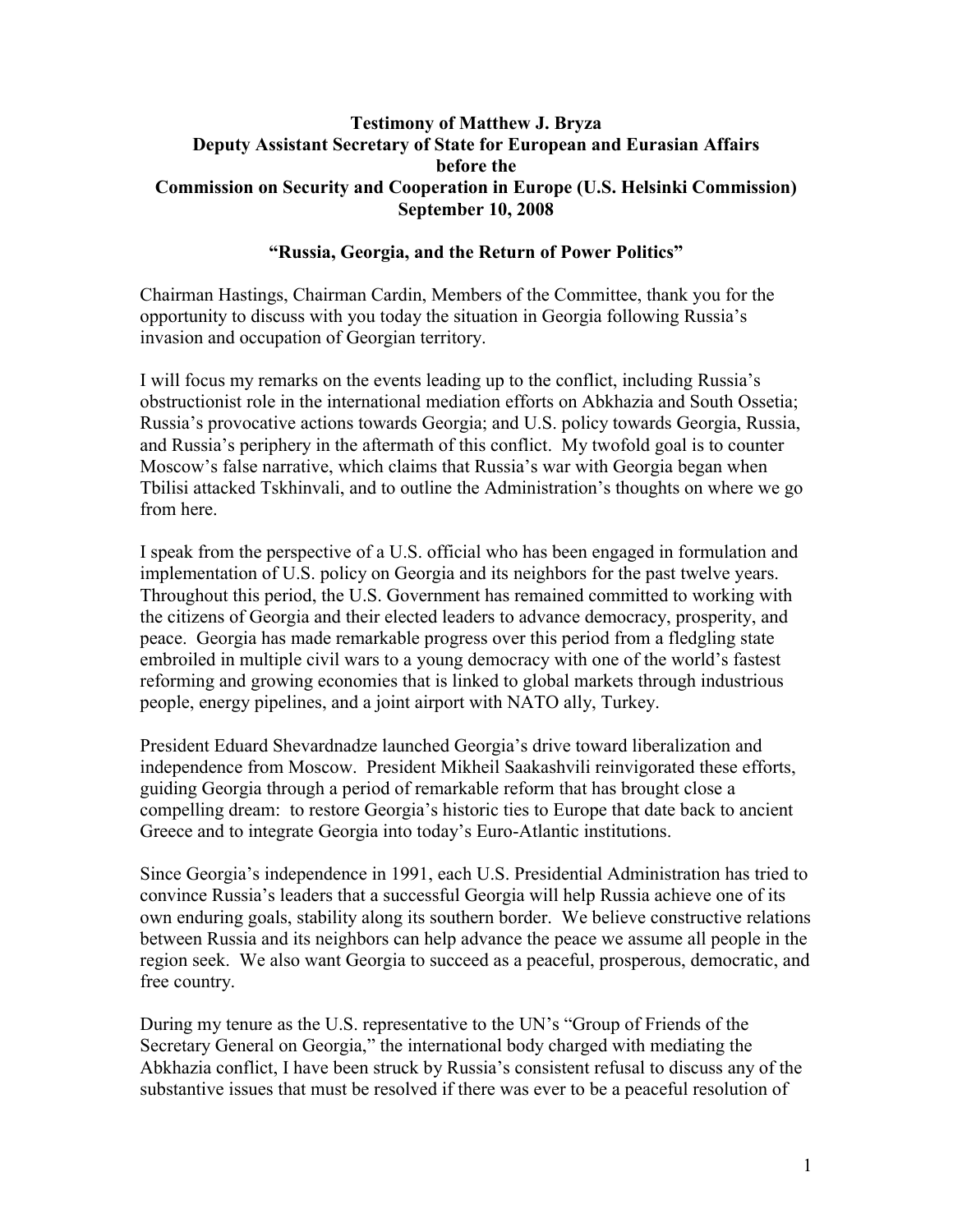the Abkhazia conflict. My mandate has been to tackle issues at the heart of the conflict, such as return of internally displaced persons and the terms of a political settlement. My Russian colleagues, pleasant and professional as they may be, seemed to have a different mandate; they continuously bogged down negotiations with our German, British, and French colleagues on technical minutiae in a stall for time.

Similarly, during mediation efforts on the South Ossetia conflict under the OSCE's umbrella, my Russian colleagues seemed to be under instructions to block progress toward a solution. When the U.S. proposed a 3-stage approach of security confidencebuilding measures, economic rehabilitation, and a political settlement, my Russian colleagues welcomed the first two elements but said they could not discuss a political settlement of the conflict. When Moscow complained about a lack of military transparency in South Ossetia, (implying Georgia might be moving prohibited weapons into South Ossetia's Zone of Conflict), we proposed that we increase the number of military observers beyond the eight already authorized by the OSCE; my Russian colleagues said they were not authorized to agree. When the United States and many of our friends insisted that Georgia be able to co-administer the Roki Tunnel connecting Russia and Georgia through South Ossetia, Russia consistently refused and warned it could not ensure the security of OSCE observers who sought to deter the movement of military equipment and contraband through the tunnel.

In short, we have continuously tried to work with Russia, acknowledging its interests and proximity to Abkhazia and South Ossetia, seeking to address its concerns, and to build confidence between the parties through various projects big and small, ranging from attempts to create inter-ethnic business linkages to facilitating trade and communication across ethnic and administrative boundaries.

Yet from the time Russia got involved in the wars in Abkhazia and South Ossetia in the early 1990s, it has taken steps out of keeping with its claimed role as a mediator and a facilitator of the negotiations. Russia has been handing out passports to the residents of Abkhazia and South Ossetia for many years; Russian individuals have invested heavily in property (especially in Abkhazia); and Russian business has engaged in trade – both licit and illicit – in the separatist regions.

After the NATO summit in Bucharest in April, Russia backed away from negotiations on Abkhazia and launched a series of provocations in both Abkhazia and South Ossetia. On August 7, Russia demonstrated its disregard for some of the fundamental principles of the UN Charter and the Helsinki Final Act, including the principle of the non-use or threat of force and the principles of sovereignty, territorial integrity, and inviolability of borders. There will be a time for assessing blame for what happened in the early hours of the conflict, but one fact is clear – there was no justification for Russia's invasion of Georgia. This is the first time since the breakup of the Soviet Union that Moscow has sent its military across an international frontier in such circumstances, and this is Moscow's first attempt to change the borders that emerged from the breakup of the Soviet Union. This is a troubling and dangerous act.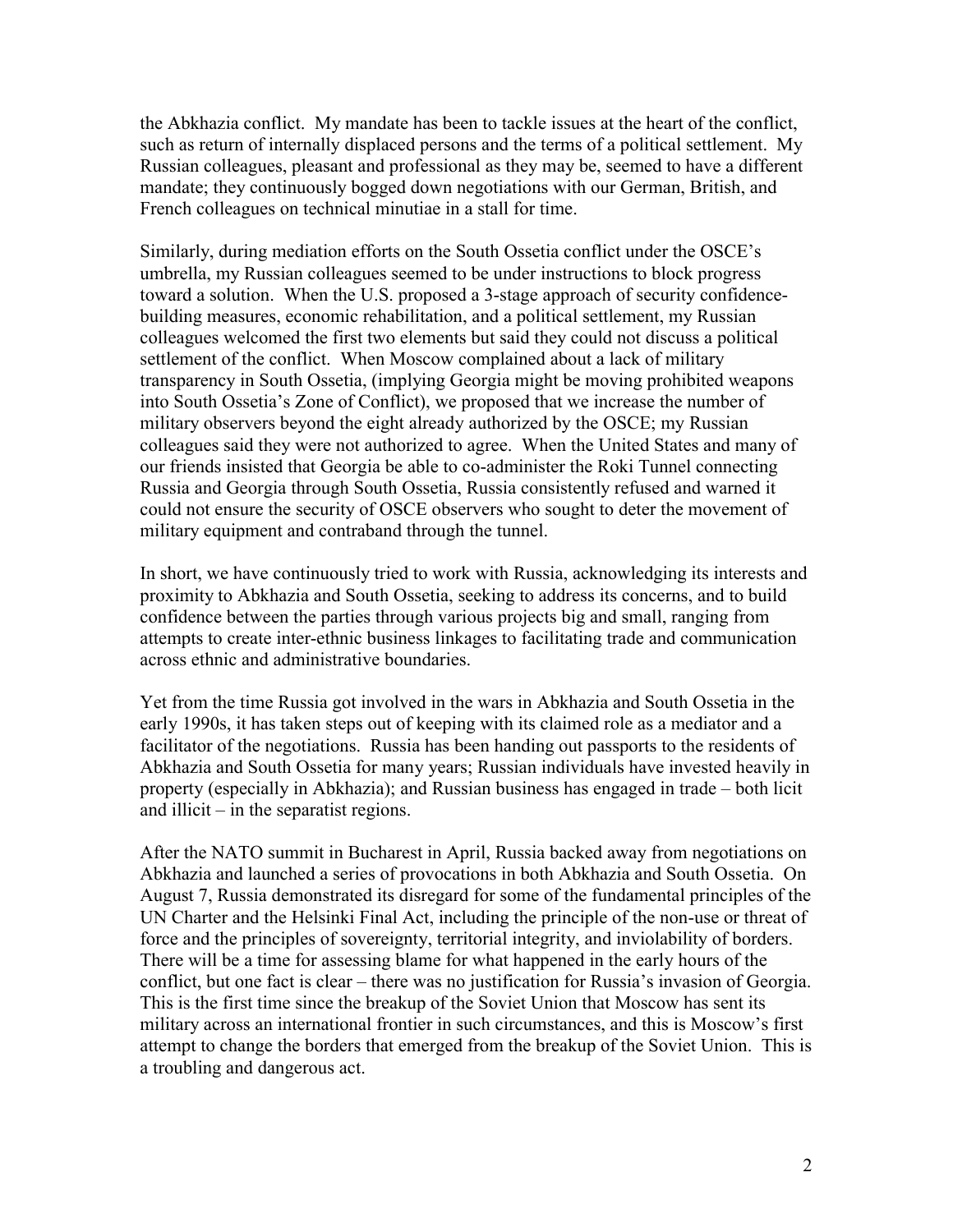Today I will seek to explain how we got here, how we're responding, and the implications for our relationship with Russia, Georgia, and the broader region.

## **Background to the Conflict**

The dissolution of empires is frequently violent, and the breakup of the former Soviet Union was no exception. The collapse of the USSR was marked by ethnically-based violence, especially in the South Caucasus. This involved clashes between Azeris and Armenians, Ossetians and Ingush, Russians and Chechens, Abkhaz and Georgians, and others. These clashes deepened into a series of wars in the early 1990s that ended without lasting solutions. Uneasy truces followed, and the conflicts in areas outside Russia became known as "frozen conflicts."

Two of the disputed regions lie within the internationally-recognized territorial borders of Georgia: Abkhazia and South Ossetia.

In 1992, following two years of armed conflict between Georgians and South Ossetians, an armistice was signed by Russian and Georgian leaders. The leaders also agreed on the creation of a tripartite peacekeeping force of 500 soldiers each from Russia, Georgia, and North Ossetia, a territory which lies within the borders of Russia. In practice, however, the North Ossetian peacekeeping contingent ended up being staffed by South Ossetians. In Abkhazia, brutal fighting among various armed factions – many of them outside state control – resulted in large numbers of ethnic Georgians being expelled from their homes. Before the fighting, the ethnic Abkhaz had been a minority – approximately 17 percent – in Abkhazia, while ethnic Georgians had been a plurality of roughly 45 percent.

The next year, 1993, South Ossetia drafted its own constitution, and three years after that, in 1996, South Ossetia elected its own "president" in an election in which mainly ethnic Ossetians – not ethnic Georgians – voted. In South Ossetia, the Ossetian population comprised about 65 percent of the tiny region, whose total population was anywhere between 40,000 - 80,000.

In 2001, South Ossetia held another election and elected Eduard Kokoity as president, again with most ethnic Georgians boycotting the election. The following year, in 2002, he asked Moscow to recognize South Ossetia's independence and absorb it into Russia.

Throughout this period, Russia acted to support the South Ossetian and Abkhaz leaderships, sowing the seeds of future conflict. That support was not only political, but concrete, and never more so than through the continued presence of Russian military forces, including those labeled as "peacekeepers" from the early 1990s.

Georgia emerged from these post-Soviet wars in weak condition. While then-President Shevardnadze deserves credit for helping end the fighting, Georgia could not find its feet; its economy remained weak and its government relatively ineffective. By the early years of this century, Georgia was in danger of becoming a failed state, with a deteriorating economy and a political system near collapse.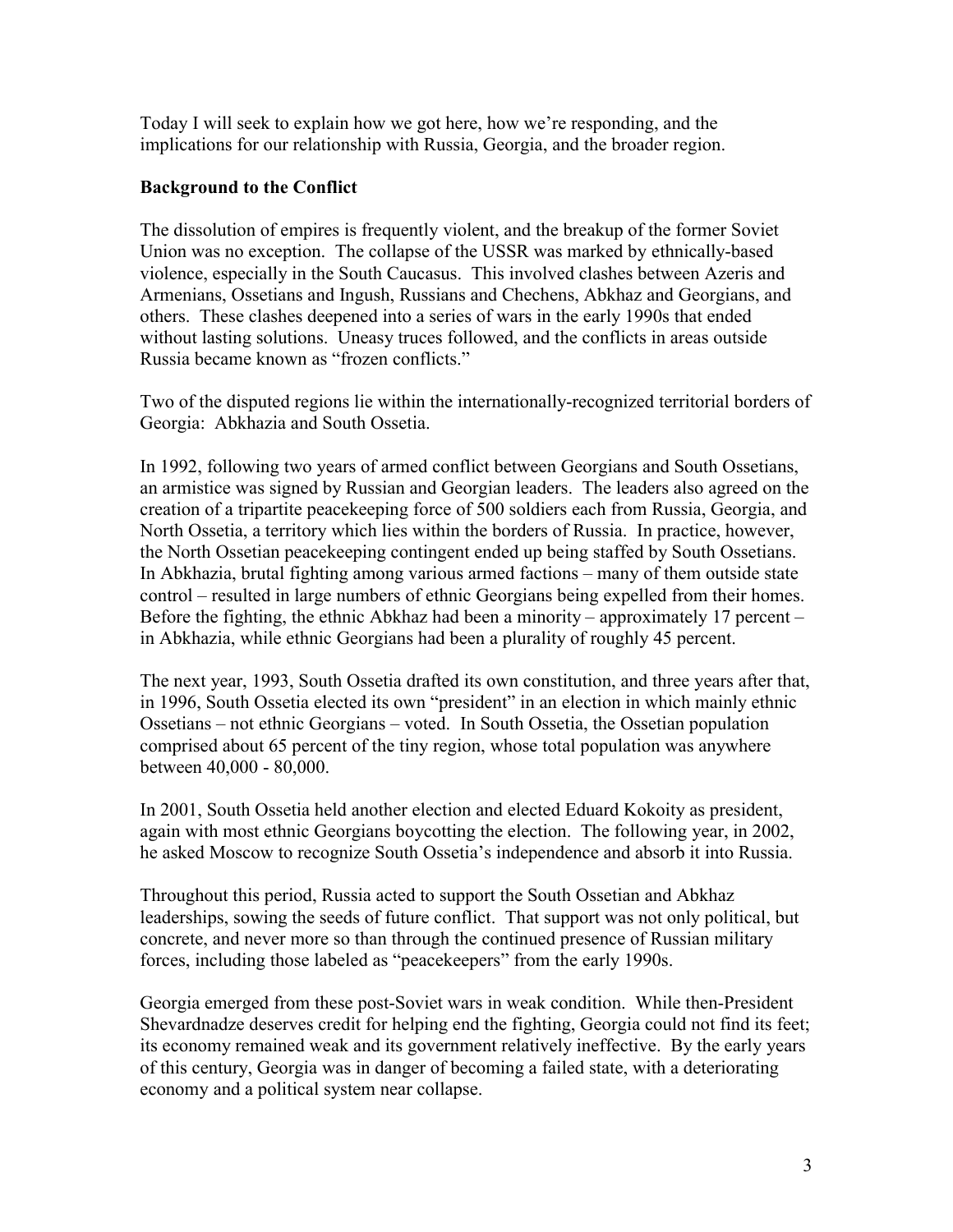In July 2003, former Secretary of State James Baker traveled to Georgia to broker a deal between then-President Shevardnadze and his political opposition that aimed to defuse domestic tension and keep democracy on track. I had the honor to join Secretary Baker for that mission. Secretary Baker succeeded in negotiating an agreement according to which Shevardnadze agreed to a set of guidelines to ensure parliamentary elections would be free and fair and opposition leaders agreed to abide by the rule of law and avoid violence. All parties agreed to refrain from retribution, regardless of who won the election. In the end, when the elections were held in the autumn of 2003, President Shevardnadze acquiesced in an attempt by a local Georgian strongman – Ajaran leader Aslan Abashidze – to steal Georgia's parliamentary elections. This triggered a popular uprising of hundreds of thousands of Georgians, leading to the so-called Rose Revolution and Mikheil Saakashvili's election as president.

It is important to note that Eduard Shevardnadze was a close friend and partner of the United States and our NATO Allies, enjoying near-heroic status for having supported democratization while Foreign Minister of the Soviet Union. His ouster was not something the United States favored. Yet, when the Georgian people spoke and demonstrated their democratic right to protest peacefully the fraudulent elections, we did not stand in their way. We also did not encourage the protests. But Georgians' thirst for democracy ran its course, and we accepted and supported the outcome.

Following his 2004 election, Saakashvili and his government moved swiftly and effectively to improve governance in Georgia, reducing corruption, pushing through economic reforms, and welcoming foreign investment. The Georgian economy started to grow rapidly. At the same time, Saakashvili made clear his intention that Georgia follow the path of other successful post-communist democracies and draw closer to, and eventually join, NATO and the European Union. Although they have developed in the past few years, Georgian democratic institutions remain weak and much work needs to be done to deepen democratic practices, strengthen checks and balances, and continue economic reforms; authoritarian practices still exist alongside more democratic ones, as is the case in many transitional democracies. We have made known privately, and made clear in public, our concerns with some of these democratic deficits.

Georgia's progress, however, was paralleled by increasing tensions between Georgia and the Russian-supported breakaway territories.

After the Rose Revolution, more clashes occurred between Georgians and South Ossetians, and between Georgians and Abkhaz. In 2004, the Georgian side cracked down on an illegal market on the administrative border of South Ossetia that was renowned as a smuggler's paradise. Tensions rose, and a few weeks later Georgians confiscated a shipment of hundreds of missiles hidden in Russian trucks bound for Russian "peacekeeping forces" near the regional capital of Tskhinvali. More clashes ensued, and the fighting stopped only after a ceasefire in late August. Then in 2006, South Ossetians voted for a split from Georgia in a referendum that was, again, largely boycotted by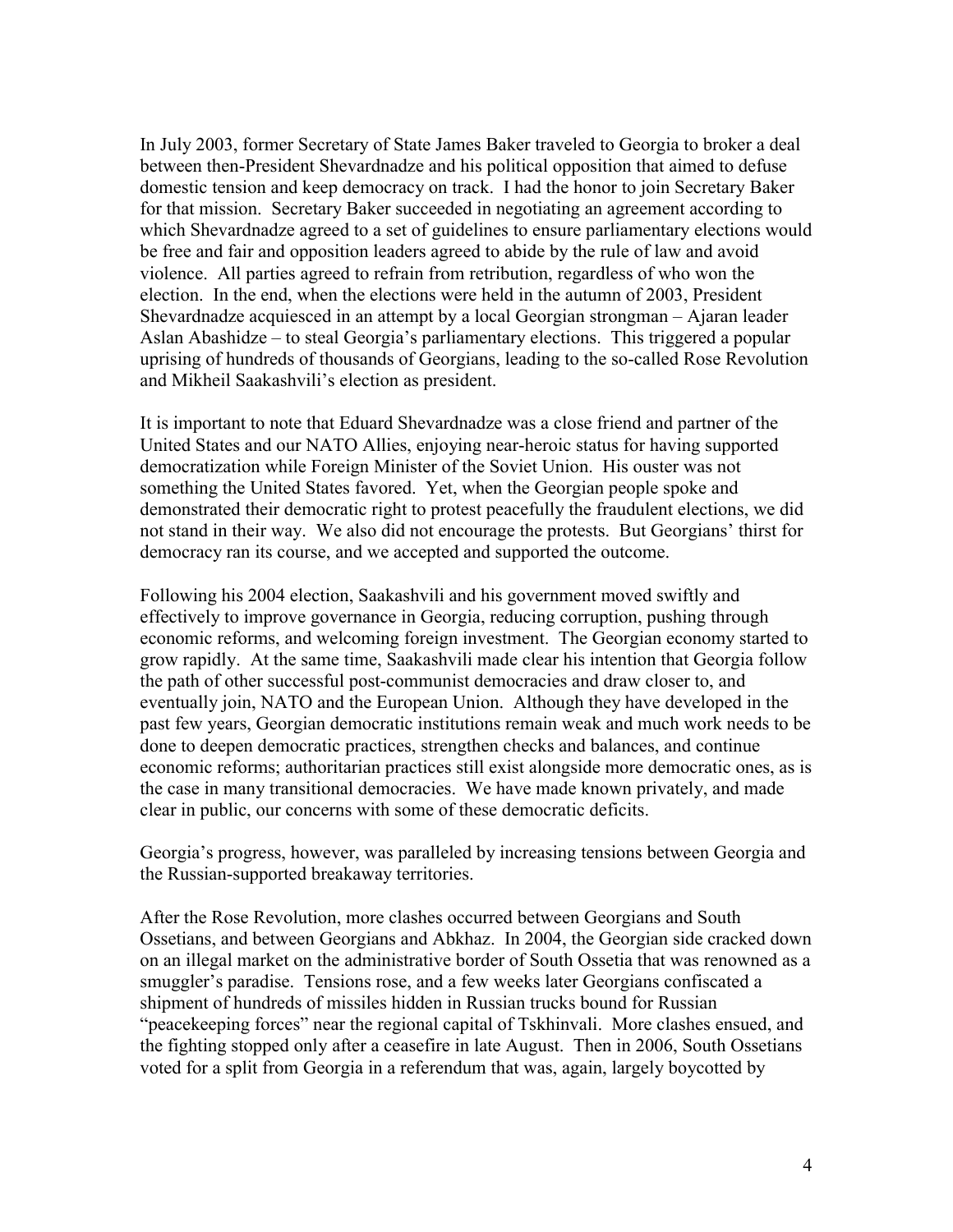ethnic Georgians in South Ossetia. Although there were efforts to resolve the differences through negotiations, by late 2007 talks had essentially broken down.

As Georgia's ambitions to draw close to Europe and the transatlantic community became clearer, its relations with Russia deteriorated. In the summer of 2006, tension increased between Tbilisi and Moscow. Tbilisi conducted a police operation to eliminate organized criminal groups operating in the Upper Kodori Valley region of Abkhazia, which restored the rule of law and the Georgian Government's authority over this portion of its sovereign territory. Georgia later arrested several Russian military intelligence officers it accused of conducting bombings in Gori. Moscow responded with a vengeance, closing Russia's only road crossing with Georgia, suspending air and mail links, imposing embargoes against exports of Georgian wine, mineral water, and agricultural goods, and even rounding up people living in Russia (including school children) with ethnic Georgian names and deporting them. At least two Georgians died during the deportation process.

Russia's provocations escalated in 2007. In March 2007, what we believe were Russian attack helicopters launched an aerial assault, combined with artillery fire, on the Georgian Government's administrative offices in Abkhazia's Upper Kodori Valley. In August, Russian fighter jets violated Georgian airspace, then unsuccessfully launched a missile toward a Georgian radar station. In September, a Russian Lieutenant Colonel and Major who were in command of an Abkhaz unit were killed in a clash on the Abkhaz administrative border. Other small skirmishes erupted periodically throughout the fall.

This past year, although Moscow lifted some of the economic and transport embargoes, it further intensified the political pressure by taking a number of steps toward establishing an administrative relationship with both South Ossetia and Abkhazia. In March 2008, Russia announced its unilateral withdrawal from Commonwealth of Independent States (CIS) sanctions on Abkhazia, thus removing the CIS prohibition on providing direct economic and military assistance. Then in April, following the NATO Summit in Bucharest where NATO leaders declared that Georgia would one day be a member of the alliance, then-President Putin issued instructions calling for closer official ties between Russian ministries and their counterparts in both of the disputed regions.

Russia also increased military pressure as Russian officials and military personnel were seconded to serve in South Ossetia's de-facto government in the positions of "prime minister," "defense minister," and "security minister."

On April 20, the Russian pressure took a more ominous turn when a Russian fighter jet shot down an unarmed Georgian unmanned aerial vehicle over Georgian airspace in Abkhazia. Russia also increased its military presence in Abkhazia without consultation with the Government of Georgia. In late April, Russia sent highly-trained airborne combat troops with howitzers to Abkhazia, ostensibly as part of its peacekeeping force. Then in May, Russia dispatched construction troops to Abkhazia to repair a railroad link within the conflict zone.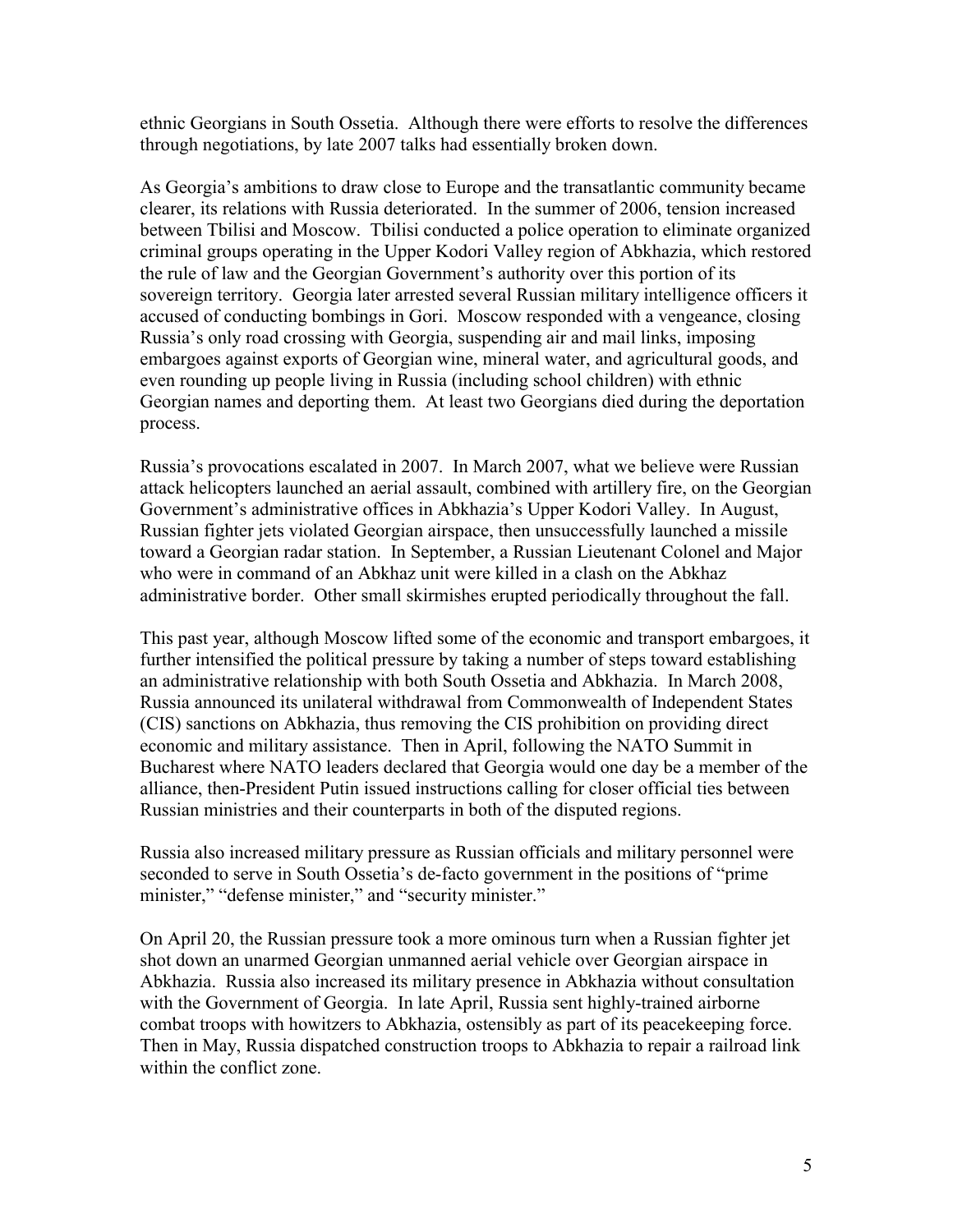During this buildup of tension, the United States frequently called on Moscow to reverse its provocative actions and to participate with us and key European allies in a diplomatic process to resolve these conflicts. In June and July, for example, the Friends of Georgia group, which included the United States, Germany, the UK, and France, urged fellow Friend Russia to engage in invigorated negotiations to advance Georgia's peace plan for Abkhazia, which proposed widespread autonomy for Abkhazia, representation for Abkhaz in all government ministries and judicial bodies, constitutional protections for the Abkhaz language and culture, and a new post of Vice President for an Abkhaz representative.

Russia downplayed these Georgian openings and resisted intensified discussions, in one case even failing to show up for a mid-June meeting in Berlin that President Medvedev promised Russia would attend. In June, I traveled to Moscow to appeal for mutual deescalation in Abkhazia by Russia and Georgia; my Russian colleagues replied that any de-escalatory first move by Moscow was not possible. In July, Georgia accepted the Western Friends' request that Russia and Georgia join the Friends and the Abkhaz for discussions to reduce tension and advance the peace process. But once again Russia's Foreign Ministry refused to send a representative, this time saying that "everyone was on vacation."

During this time, we continued our efforts that stretched back four years urging Georgian officials to resist the temptation of any military reaction, even in the face of repeated provocations. In July, Secretary Rice traveled to Tbilisi to intensify diplomatic efforts to reduce tension. Working closely with counterparts from Germany, France, and the UK, she called for intensified diplomatic efforts on an urgent basis. While expressing support for Georgia, she also cautioned President Saakashvili against any temptation to use force to resolve these conflicts, even in the face of continued provocations.

Unfortunately, Russia resisted these European-American efforts to intensify diplomatic efforts to stave off a wider conflict. After Russian military aircraft overflew Georgian airspace in July, in violation of Georgia's sovereignty, while Secretary Rice was visiting Tbilisi, President Saakashvili recalled Georgia's ambassador to Moscow.

August began with two bomb explosions in Georgian-controlled territory in South Ossetia, injuring five Georgian policemen. On August 2, a firefight broke out in South Ossetia that killed six South Ossetians and one Georgian policeman. On August 3, Russia declared that South Ossetia was close to a "large-scale" military conflict, and the next day, South Ossetia evacuated hundreds of women and children to Russia.

On August 5, Moscow issued a statement saying that it would defend Russian citizens in South Ossetia. It is important to note that these so-called Russian citizens were mainly South Ossetians – that is to say, Georgian citizens – to whom Russia had simply handed out Russian passports.

On August 6, both Georgia and South Ossetia accused each other of opening fire on villages in the region.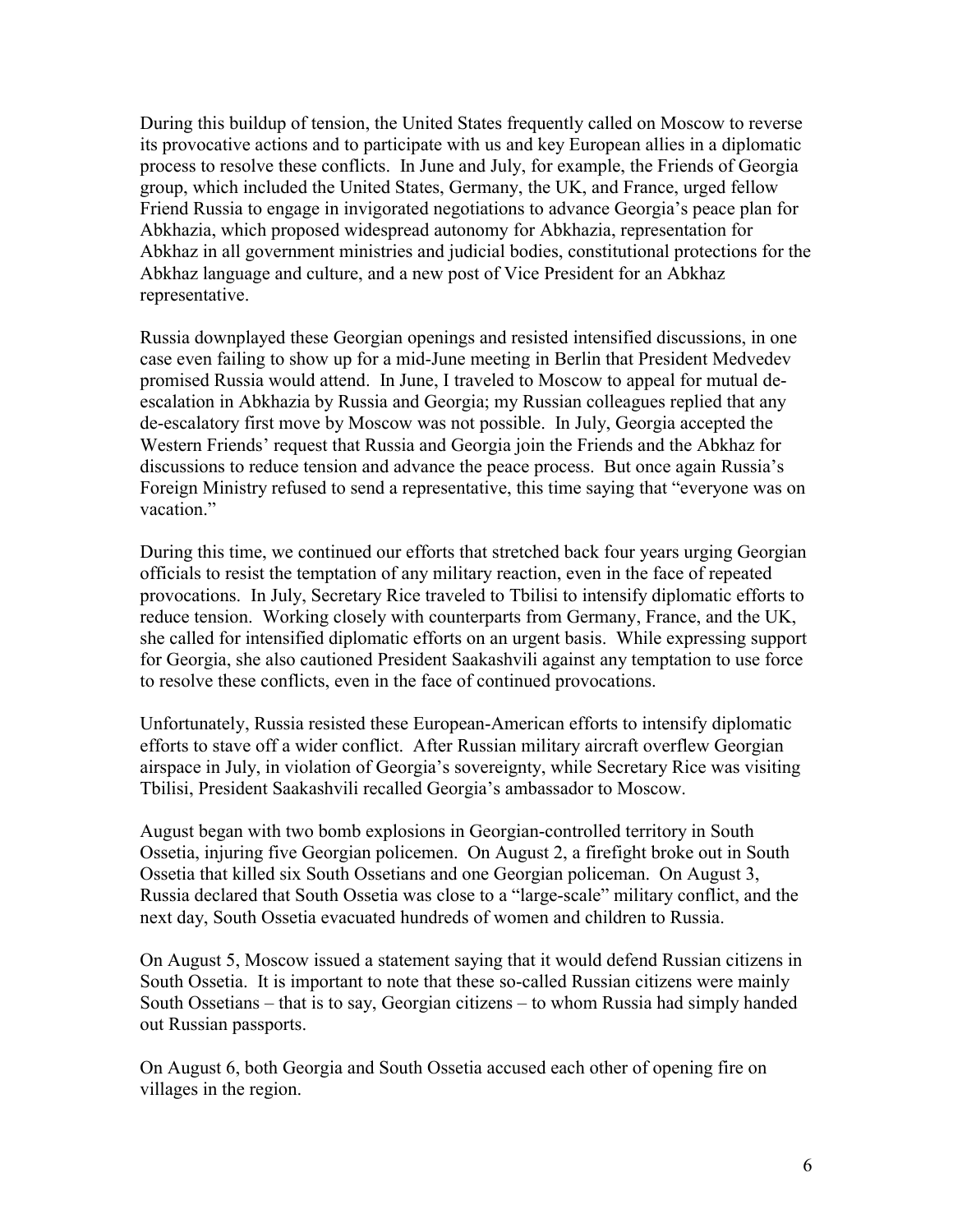#### **The Assault on Georgia**

On August 7, Georgia's minister for conflict resolution traveled to South Ossetia for negotiations, but his South Ossetian counterpart refused to meet with him and his Russian colleague failed to show up, claiming his car had broken down. On the night of August 7, those pressures rose to heights never before seen. Artillery and rocket-propelled grenade fire broke out between Georgia and South Ossetian armed forces in South Ossetia. Georgia declared a ceasefire, but South Ossetian forces continued firing. The chain of command of those South Ossetian forces, though not entirely clear, may have led up to those same Russian officials mentioned above whom Moscow had seconded to South Ossetia's de-facto government. Thus, Russian officials may have indirectly been involved in armed hostilities well before Georgian forces attacked Tskhinvali. The Georgians told us that South Ossetians had fired on Georgian villages from behind the position of Russian peacekeepers. The Georgians also told us that Russian troops and heavy military equipment were entering Georgia via the Roki Tunnel border crossing with Russia. In previous days, South Ossetian de facto authorities had asked for "volunteers" to travel to South Ossetia.

We had warned the Georgians many times in the previous days and weeks against using force, and on August 7, we urged them to avoid armed conflict with Russian military forces at all costs, as Georgia could not win. We were blunt in conveying these points, not subtle. Our message was clear.

Georgia's move into the South Ossetian capital provided Russia a pretext for a response that quickly grew far out of proportion to the actions taken by Georgia. There will be a time for assessing blame for what happened in the early hours of the conflict, but one fact is clear -- there was no justification for Russia's invasion of Georgia. There was no justification for Russia to seize Georgian territory, including territory well beyond South Ossetia and Abkhazia, in violation of Georgia's sovereignty, or to attack and destroy military infrastructure.

But that is what occurred. On August 8, the Russians poured across the international border, crossed the boundaries of South Ossetia past where the conflict was occurring, and pushed their way into much of the rest of Georgia. Several thousand Russian forces moved into the city of Gori and other areas far from the conflict zone, such as Georgia's main port of Poti, over 200 kilometers from South Ossetia.

Moscow's pretext that it was "intervening" in Georgia to protect Russian "citizens" and "peacekeepers" in South Ossetia was simply false. It was soon revealed that the real goal of Russia's military operation was to eliminate Georgia's democratically elected government and to redraw Georgia's borders. The continued presence of Russian troops near the Black Sea port of Poti, 200 km from South Ossetia, further undercuts Russia's professed objectives in South Ossetia. Moreover, in the midst of its attack in South Ossetia, Russia launched a concurrent military assault, in cooperation with Abkhaz separatist forces, on Georgian positions in the Upper Kodori Valley. By so doing, Russia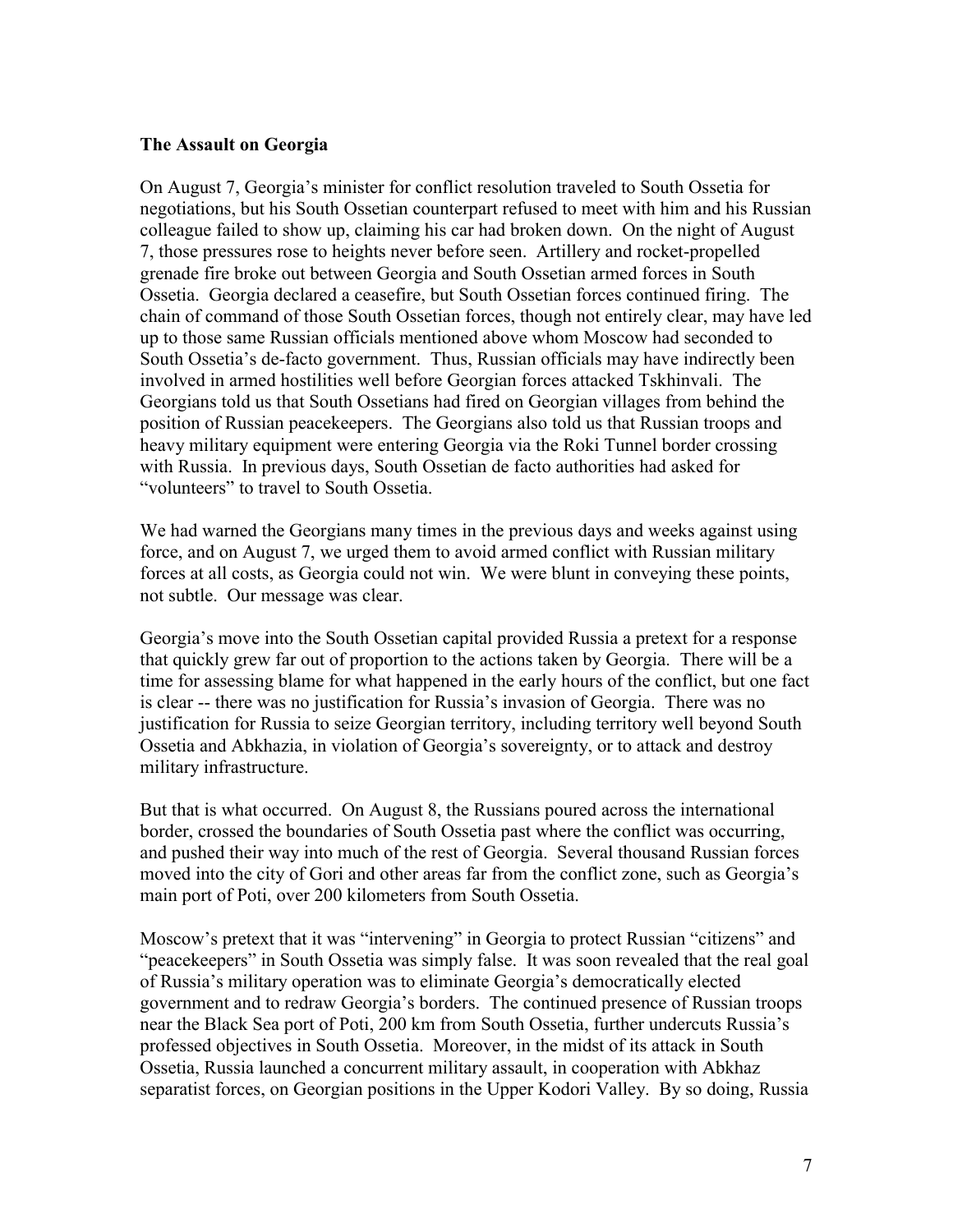violated every existing international agreement relating to Abkhazia, including the 1994 Moscow Agreement, as well as the letter and spirit of the documents and discussions associated with the UN Friends process, including numerous UN Security Council resolutions.

Russia's attack on Georgia also resulted in the partial disruption of the Southern Energy Corridor, which discomfited some investors and suppliers interested in bolstering this supply route and circumventing Russia's attempts to assert monopolistic control over the supply of oil and gas to Europe. The bombing of a strategic bridge near Kaspi on Georgia's only east-west railroad also disrupted the flow of oil on the rail line from Azerbaijan to the Black Sea, while the Baku-Supsa pipeline also shut down as a result of Russian military operations. The good news is, the Baku-Tbilisi-Ceyhan oil pipeline and South Caucasus Gas Pipeline continued functioning, thanks to the foresight of engineers and government officials who designed safety features and more secure routings into those projects.

The full story of the Russian assault, and of what occurred when the Russian forces dug in and allowed "irregular" South Ossetian and North Caucasus militias to rampage through the lands Russian forces had seized, is still not fully known. We have received evidence of the burning of Georgian villages in South Ossetia. Russia's invasion resulted in a large number of internally displaced ethnic Georgians who fled South Ossetia to Tbilisi and other Georgian towns. Although Russian forces attempted to prevent access to the area by humanitarian aid workers, some Human Rights Watch researchers were able to reach the area and reported that the Russian military had used "indiscriminate force" and "seemingly targeted attacks on civilians," including civilian convoys. They said Russian aircraft dropped cluster bombs in populated areas and allowed looting, arson attacks, and abductions in Georgian villages by militia groups. The researchers also reported that Georgian forces used "indiscriminate" and "disproportionate" force during their assault on South Ossetian forces in Tskhinvali and neighboring villages in South Ossetia. The Georgian Defense Ministry claimed in a letter to Human Rights Watch that cluster munitions were used only against "military equipment and armament" (sic) moving from the Roki tunnel to the town of Java. The letter also states that cluster munitions were never used against civilians, civilian targets, civilian-populated areas, or near civilian-populated areas. Senior Russian leaders have sought to support their claims of Georgian "genocide" against the South Ossetian people by claiming that 2,000 civilians were killed by Georgian forces in the initial assault. Human Rights Watch has called this figure of 2,000 dead "exaggerated" and "suspicious." Other subsequent Russian government and South Ossetian investigations have suggested **much** lower numbers. We are continuing to look at these and other reports while we attempt to assemble reliable information about who did what in those days.

## **The Ceasefire, Russia's failure to honor it, and recognition of South Ossetia and Abkhazia**

In the days that followed the Russian invasion, our attention was focused on halting the violence and bringing about a ceasefire. President Bush spoke with a number of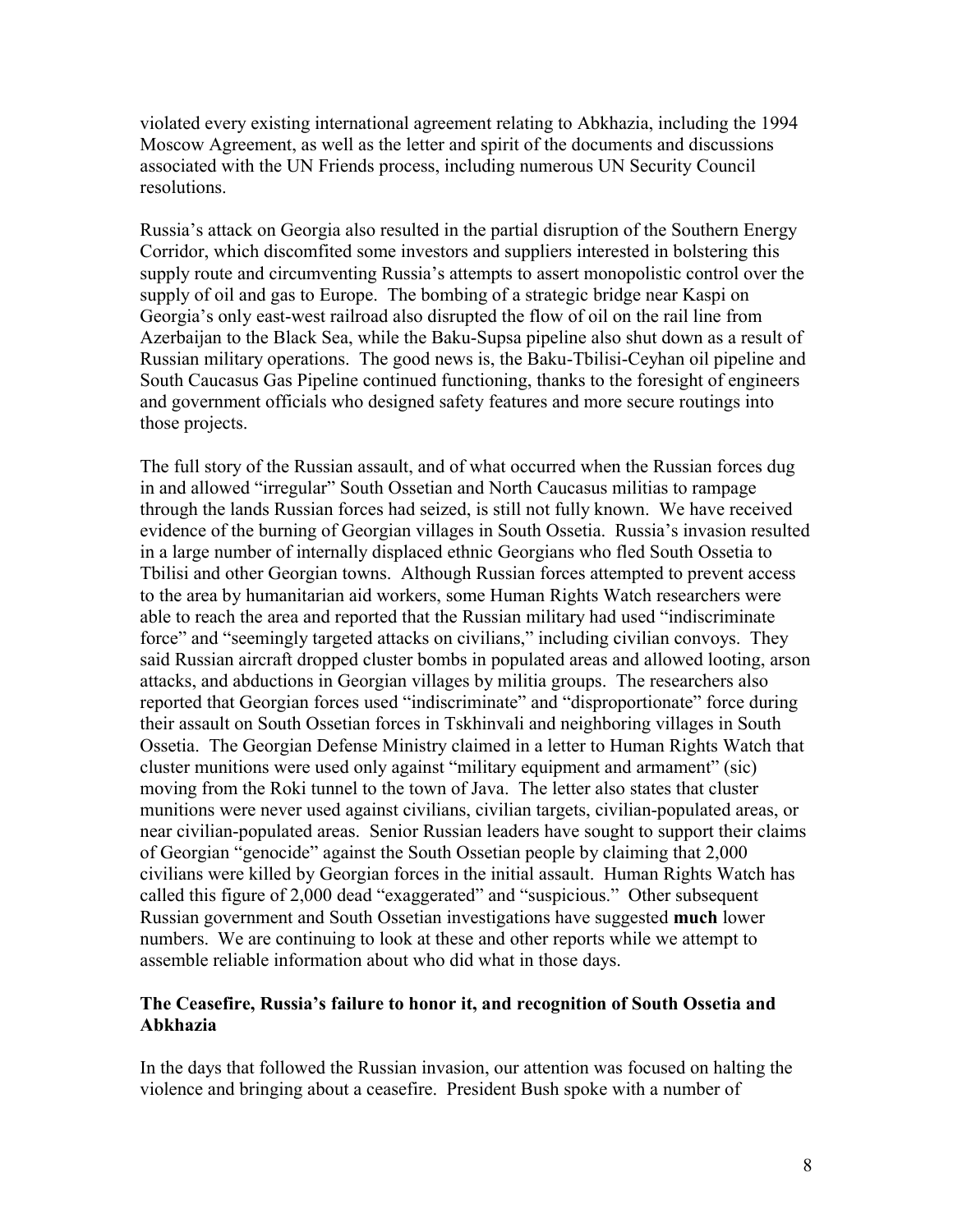European leaders as well as with President Saakashvili, President Medvedev and Prime Minister Putin in an effort to halt the fighting. At Secretary Rice's request, I traveled to Tbilisi to maintain contact with the Georgian leadership. Working with Ambassador John Tefft, we helped our Georgian colleagues think through the ceasefire proposal taking shape. Meanwhile, Secretary Rice worked with the Georgians and Russian Foreign Minister Lavrov, and with key Europeans including the French as EU President, and Finnish Foreign Minister Stubb, in Finland's role as Chairman-in-Office of the OSCE, to seek to halt the fighting.

On August 14, Secretary Rice flew to France to consult with President Sarkozy, and then flew to Georgia to seek – and successfully obtain – President Saakashvili's signature on a ceasefire agreement. President Sarkozy had negotiated a six-point agreement which included the following:

- 1. No resort to force.
- 2. A definitive halt to hostilities.
- 3. Provision of free access for humanitarian assistance.
- 4. Georgian military forces must withdraw to the places they are usually stationed.
- 5. Russian forces must withdraw to their positions prior to the outbreak of hostilities. While awaiting an international mechanism, Russian peacekeeping forces will implement additional security measures.
- 6. Opening of international discussions on security and stability modalities in Abkhazia and South Ossetia.

The U.S. role in this process was central and timely. The Georgians had questions about the ceasefire agreement, so we worked with the French who issued a clarifying letter addressing some of Georgia's concerns. Secretary Rice conveyed the draft Ceasefire Agreement and the letter to President Saakashvili the next day. Based on these assurances, additional assurances from the French, and the assurances of our support, President Saakashvili signed the ceasefire agreement on August 15.

The Ceasefire Accord provides for the withdrawal of Russian forces from Georgia to their positions before the hostilities began, and allows for peacekeepers in South Ossetia, limited to the numbers allowed under previous agreements, to conduct patrols a few kilometers from the conflict zone in South Ossetia, not including any cities and not in ways that impede freedom of movement.

But, the Ceasefire Accord does not establish a buffer zone; it does not allow the Russians to set up checkpoints around Georgia's ports or along Georgia's main highways and other transportation links; and it does not allow the Russians to have any forces whatsoever in places such as Poti, 200 kilometers from South Ossetia.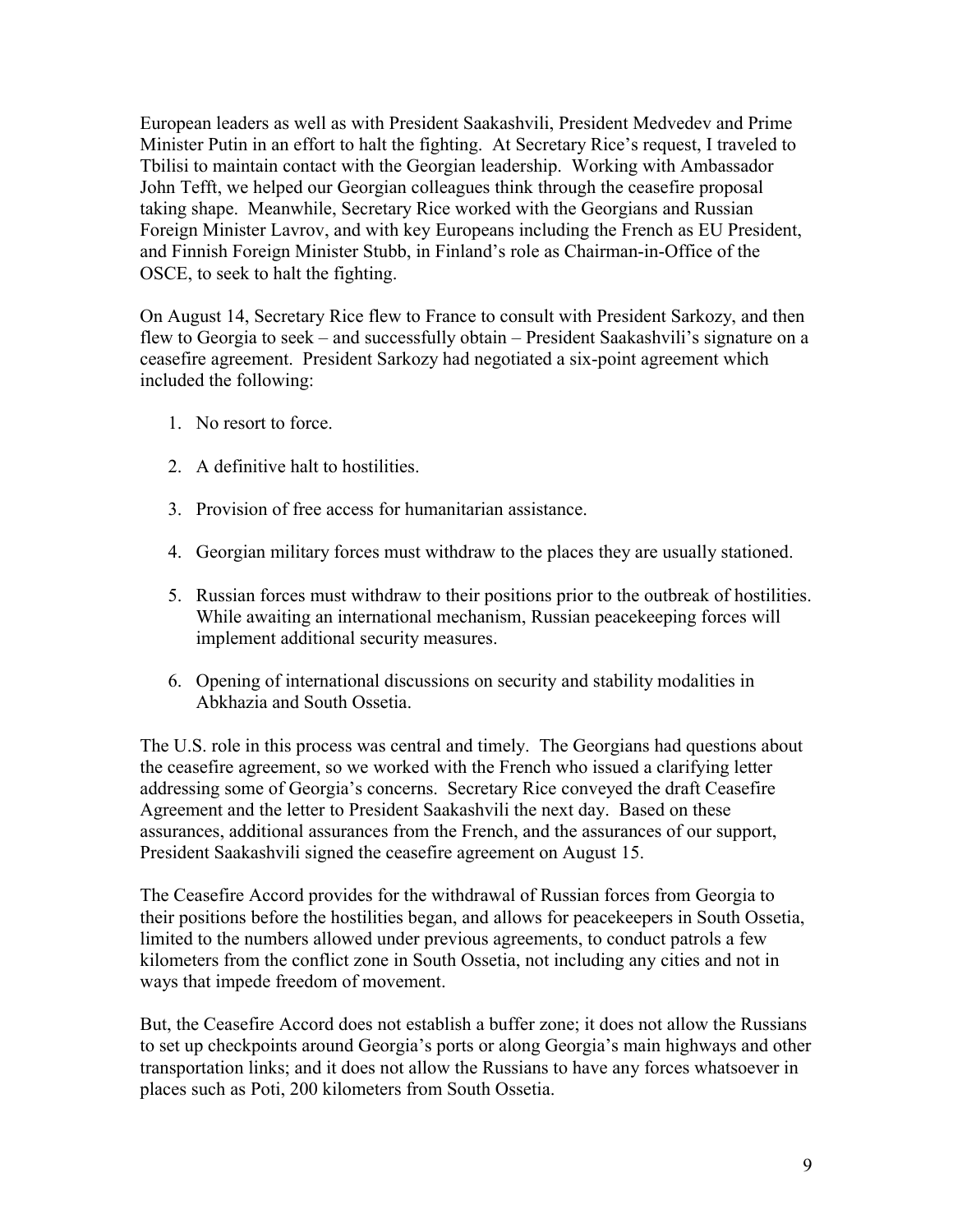This agreement was signed – and should have been honored immediately – by Russian President Medvedev, who had promised to French President Sarkozy Russia's immediate withdrawal upon President Saakashvili's signature of the Ceasefire. Yet Russia has still not lived up to the requirements of the Ceasefire Agreement. In these circumstances, with Russia's having failed to honor the terms of the Ceasefire Agreement and its promise to withdraw its forces, Secretary Rice flew to Brussels for an emergency NATO meeting on August 19 and, with our Allies, produced a statement in support of Georgia's territorial integrity and sovereignty – a statement that was stronger than anyone thought possible.

Russia, still failing to honor the Ceasefire Agreement, again escalated the conflict on August 26 when it recognized the independence of Abkhazia and South Ossetia. It did so in defiance of numerous United Nations Security Council resolutions that Russia had approved and that explicitly affirmed Georgia's territorial integrity and that the underlying separatist conflicts must be resolved peacefully, through international negotiations. This outrageous and irresponsible action was condemned by the European Union, NATO's Secretary General, key Allies, and – in an unprecedented move – the foreign ministers of the G7 countries. Other than Russia and the South Ossetia and Abkhazia separatist regimes themselves, only one other country, Nicaragua, has recognized these territories as independent countries.

President Sarkozy traveled to Moscow on September 8 to again seek Russia's compliance with the Ceasefire. President Medvedev agreed to withdraw forces from areas that Russian troops currently occupy outside South Ossetia and Abkhazia by October 1 based on the condition that an international monitoring mechanism to include no fewer than 200 EU monitors deploys to the areas adjacent to the breakaway republics and a pledge signed by Georgia and guaranteed by the EU to not resort to force.

# **Full Implementation of the Ceasefire**

Working with our European allies, we demand that Russia fully implement the commitments President Medvedev made when he signed the Ceasefire document and the supplementary September 8 agreement. Russia must withdraw all of its military forces that entered Georgia after August 6. We are working fast with the European Union to put in place the international mechanism that will replace Russian troops: a combination of Organization for Security and Cooperation in Europe (OSCE) and EU monitors. Twenty additional Military Monitoring Officers (MMOs) have already been deployed to Georgia by the OSCE, part of a group of 100 new MMOs authorized by the OSCE Permanent Council. The United States has strongly supported these efforts, spearheaded by Finnish Foreign Minister Stubb, with both political and material assistance. International discussions on South Ossetia and Abkhazia will commence on October 15 in Geneva and we will again work closely with our European partners to ensure that we not lose sight of Georgia's territorial integrity.

#### **Support for Georgia**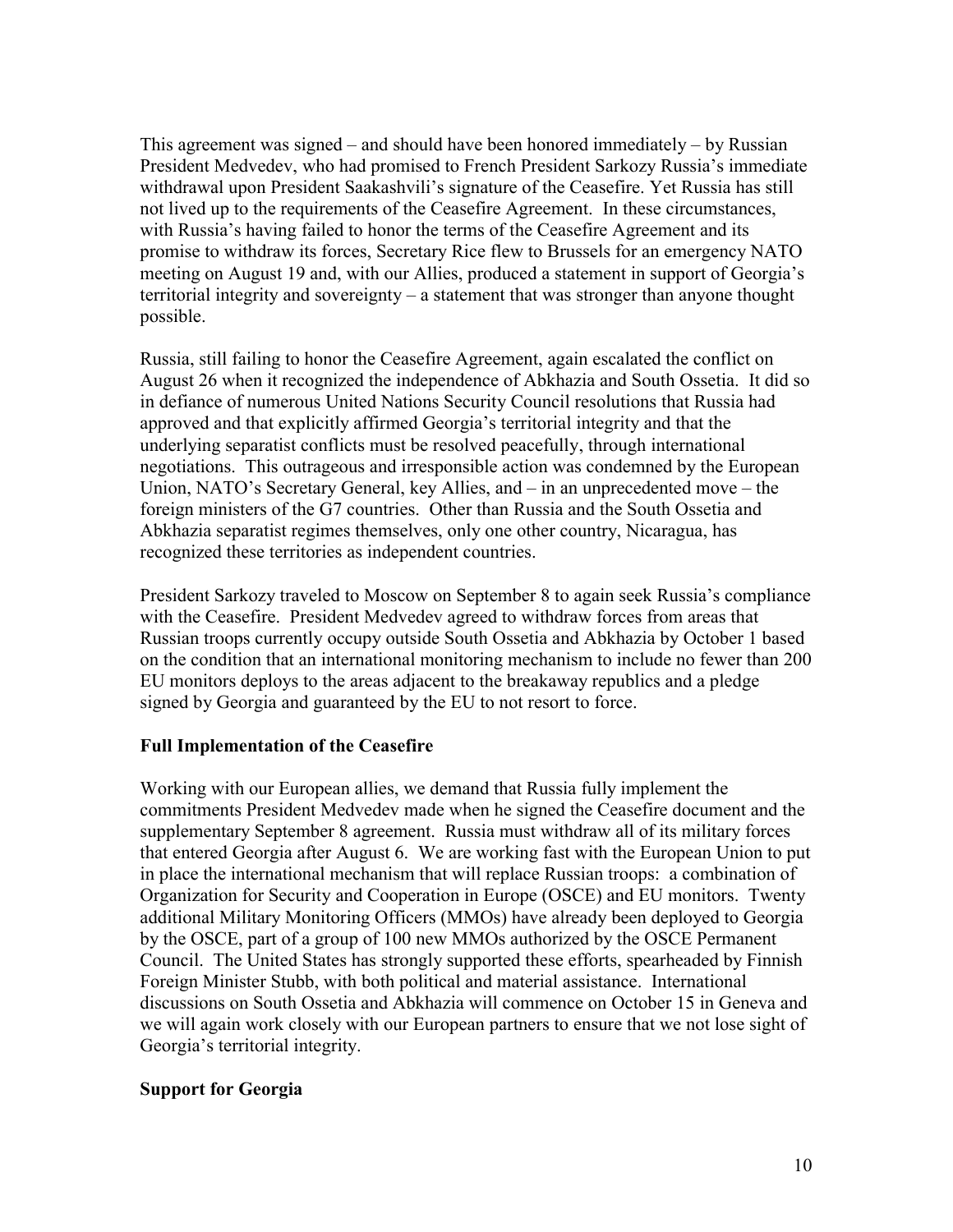In the face of this Russian assault on Georgia, the United States is pursuing four key objectives: (1) supporting Georgia; (2) blunting Russia's strategic objectives of dismembering Georgia and undermining the Southern Energy Corridor; and (3) bolstering our friends and partners in the broader region.

First, we must support Georgia. We seek to address humanitarian concerns; sustain confidence in Georgia's economy and restore economic growth; preserve the Georgian people's democratic right to elect and maintain their leaders, and assist them in strengthening the country's internal political checks and balances.

We have already taken immediate steps to address Georgia's humanitarian needs. The United States has provided over \$38 million worth of humanitarian aid and emergency relief, including food, shelter, and medical supplies, to assist the people of Georgia. U.S. aircraft made a total of 59 relief flights to Georgia from August 13 through September 3, and on August 24 and 27, 115 tons of emergency relief commodities arrived in Batumi on the USS *McFaul* and the USCGC *Dallas*. In addition, a third ship, the USS *Mount Whitney* anchored in Poti on September 5, delivering an additional 17 tons of emergency relief commodities that will be delivered by USAID non-governmental organization partners. On September 3, UNHCR reported that 90,500 individuals have returned to places of origin, following the August conflict. However, UNHCR staff note that the number of returnees may be significantly higher due to the passage of time, as well as the difficulty of accurate, in-field returnee counts. According to UNHCR, approximately 30,000 individuals may be displaced in the long term. We have been working with the Government of Georgia and seven relief organizations to ensure that our assistance gets to internally displaced people and other conflict-affected populations.

On September 3, Secretary Rice announced a major effort to help meet Georgia's pressing humanitarian needs, repair infrastructure damaged by Russia's invasion, sustain commercial confidence, and restore economic growth. \$570 million, the first phase of a \$1 billion United States economic support package, will be made available by the end of 2008 and will include emergency direct support to the Georgian Government. While this funding works to sustain Georgia's near-term economic viability and offset the public financing gap and revenue decline caused by the crisis, ongoing U.S. programs will continue to strengthen Georgia's democratic institutions, including through support for judicial independence, government transparency and accountability, and stronger checks and balances between Georgia's branches of government. We will be working extensively with Congress in the days to come to fine tune how the assistance will be delivered. We are hopeful that there will be strong bipartisan backing for a second phase of support, an additional \$430 million to be provided in future budgets.

Georgia, like any sovereign country, should have the ability to defend itself and to deter renewed aggression. The Department of Defense has sent an assessment team to Tbilisi to help us begin to consider carefully Georgia's legitimate needs and, working with our Allies, develop our response. For several years, the United States has played a significant role in preparing Georgian forces to conduct counterterrorism missions, first as part of an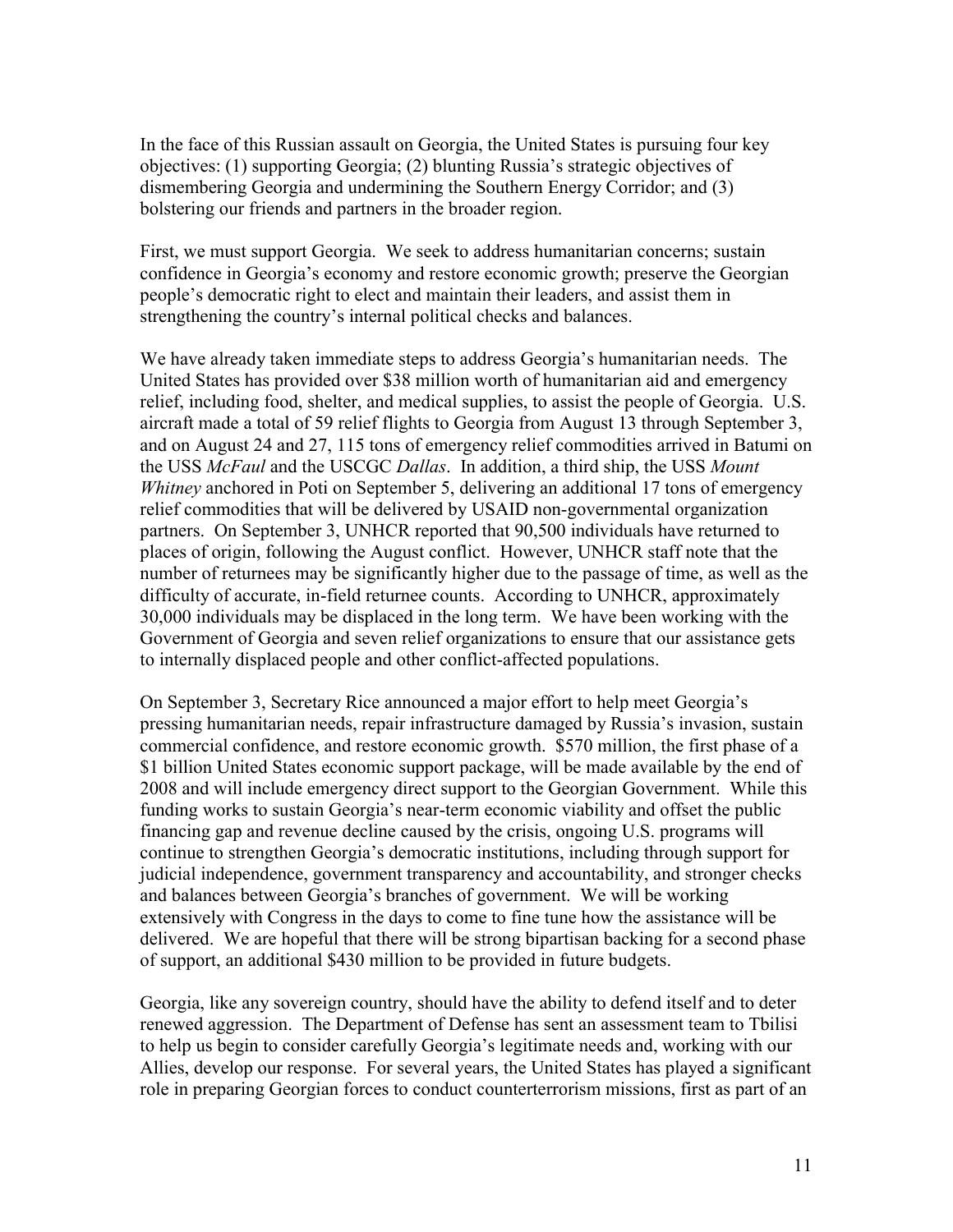effort to help Georgia rid its Pankisi Gorge of Chechen and other extremists and then as part of multinational coalition efforts. NATO's North Atlantic Council decided on August 19 to develop a NATO-Georgia Commission aimed at supporting Georgia's relations with NATO. NATO has also decided to help Georgia assess the damage caused by Russia's invasion, including to the Georgian Armed Forces, and to help restore critical services necessary for normal public life and economic activity. NATO has sent an advisory support team to Georgia and its Special Representative for the Caucasus and Central Asia. The North Atlantic Council Permanent Representatives plan to visit Georgia in the near future. Finland's Foreign Minister Alexander Stubb, the OSCE Chairman-in-Office, showed strong and effective leadership in working with French Foreign Minister Kouchner to lay the diplomatic foundation for the ceasefire agreement and activate the OSCE's crisis response mechanisms.

# **Blunting Russia's Strategic Objectives**

Our second key objective is to prevent Russia from drawing a line through Europe and declaring that nations on the wrong side of that line belong to Moscow's "sphere of influence" and therefore cannot join the great institutions of Europe and the transatlantic family. President Medvedev's recent statement of Russia's foreign policy principles implies such a claim.

The United States does not believe in or recognize "spheres of influence." Since 1989, the United States – under the leadership of Presidents George H. W. Bush, President Clinton, and President George W. Bush – has supported the right of every country emerging from communism to chose the path of its own development, and to choose the institutions – such as NATO and the European Union – that it wants to associate with and join. Each country must show itself ready to meet the standards of the institutions it seeks to join. That is its responsibility, and Georgia and Ukraine should be treated no differently than other European countries seeking to join European and transatlantic institutions.

NATO and EU enlargement has been the institutional embodiment of the slogan, "Europe whole, free, and at peace." A Europe whole, free, and at peace has been good for Europe, good for the countries on Europe's periphery, and, I would argue, good for Russia, which now faces the most benign set of countries to its west in all of its history.

Europe whole, free, and at peace should include Russia; and throughout this process the United States and Europe sought to deepen ties with Russia in parallel with the growth of Western institutions throughout all of Europe. But Europe whole, free, and at peace certainly does not mean that Russia gets to veto the right of independent countries to choose their future, and especially not through intimidation and threats. We want to respect Russia's legitimate interests. But we will not sacrifice small nations on the altar of great power expediency.

# **Shoring Up Friends on the Periphery**